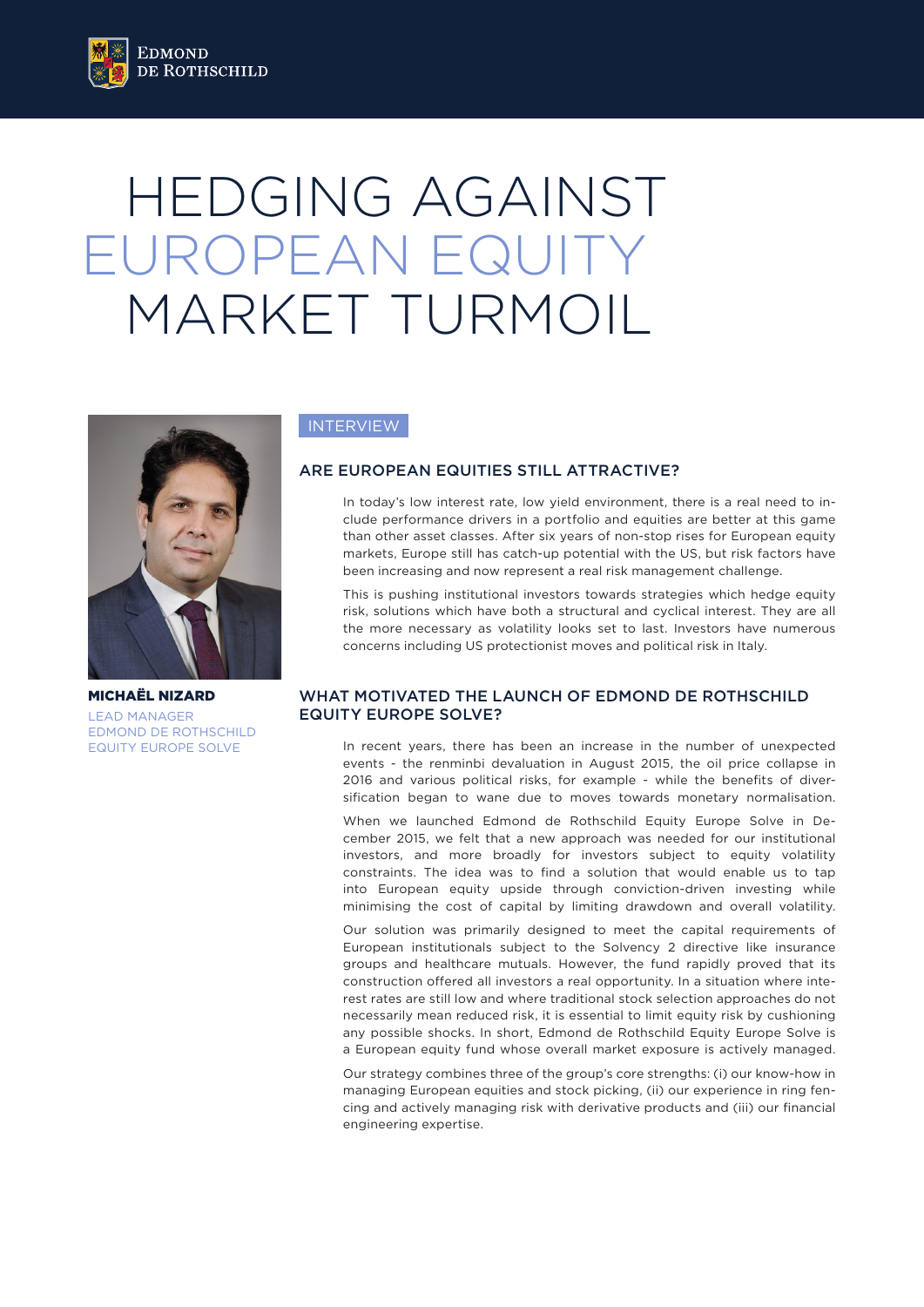## WHAT MECHANISMS HELP YOU MANAGE THE FUND'S EQUITY EXPOSURE?

Our investment strategy is deeply rooted in our clients' needs and seeks to generate performance while minimising drawdown. Our objective is to participate to some extent in European market moves while reducing volatility. We believe this approach is particularly suitable for today's market environment.

To achieve our goals, EdR Equity Europe Solve uses different combinations of options hedges. The hedging strategies are permanent, long-term, actively optimised and managed in line with our market expectations, notably volatility levels and structure, as well as the fund's investment target. To offset hedging costs, we tactically use positive carry strategies (sales of short maturity calls).

## WHICH EUROPEAN STOCKS DO YOU PREFER?

Our expertise boasts a strong track record

Europe is certainly enjoying reasonable growth, but companies have never had to face so many challenges: political and

### regulatory risk, secular trends like demographic growth, ageing populations, environmental issues and the increasing digitalisation of the economy,  $etc.$

This is forcing Europe's companies onto the path of constant innovation even if this means reinventing themselves or opting for profound transformation. Companies now have to review their business scope, critical mass or their capacity to dictate prices. Strategic thinking on the allocation of resources often results in activities being restructured and may entail spin-offs, bids, asset disposals and IPOs, etc. We are currently looking for companies with autonomous upside.

## HOW HAS THE FUND PERFORMED SINCE LAUNCH?

Our goal is to achieve a convex performance profile, cushioning market downside and capturing some of the rises. Since its launch in December 2015, the fund had returned +10.41% vs. +16.02% for the MSCI Europe NR at end July 2018 with 52-week volatility of 8.07% vs. 11.2% for the index. Certain periods showcase the fund's capacity to cushion severe equity market drops while participating to some degree in rising phases<sup>1</sup>.



1. Past performance and volatility is no guarantee of future performance and volatility which may change over time, and can be separately affected by fluctuating exchange rates. Performance data does not take into account the fees and charges received when issuing and redeeming units. Source: Edmond de Rothschild Asset Management (France). Performance (R-EUR Share) in 2017: 5.2%

Disclaimer: The track record above is for the RI share, the fund's oldest share class launched on 08/12/2015 with a minimum subscription of €500,000, the share is for all investors and especially for companies subject to Solvency II requirements. Please note that performance data for the R share differ from the C share due to fund fees: the R share has lower fees than the C share, a share which is open to all subscribers for a minimum subscription of one share (launch date 14/12/2016). Fixed management fees for the C share 2% compared to 1.10% for the R share. The C share also has an outperformance fee (15% of any returns in excess of the- index) unlike the R share. The fund's benchmark has been the composite index of 56% MSCI Europe (NR) +44% capitalised EONIA (EUR) since 14/12/2016.